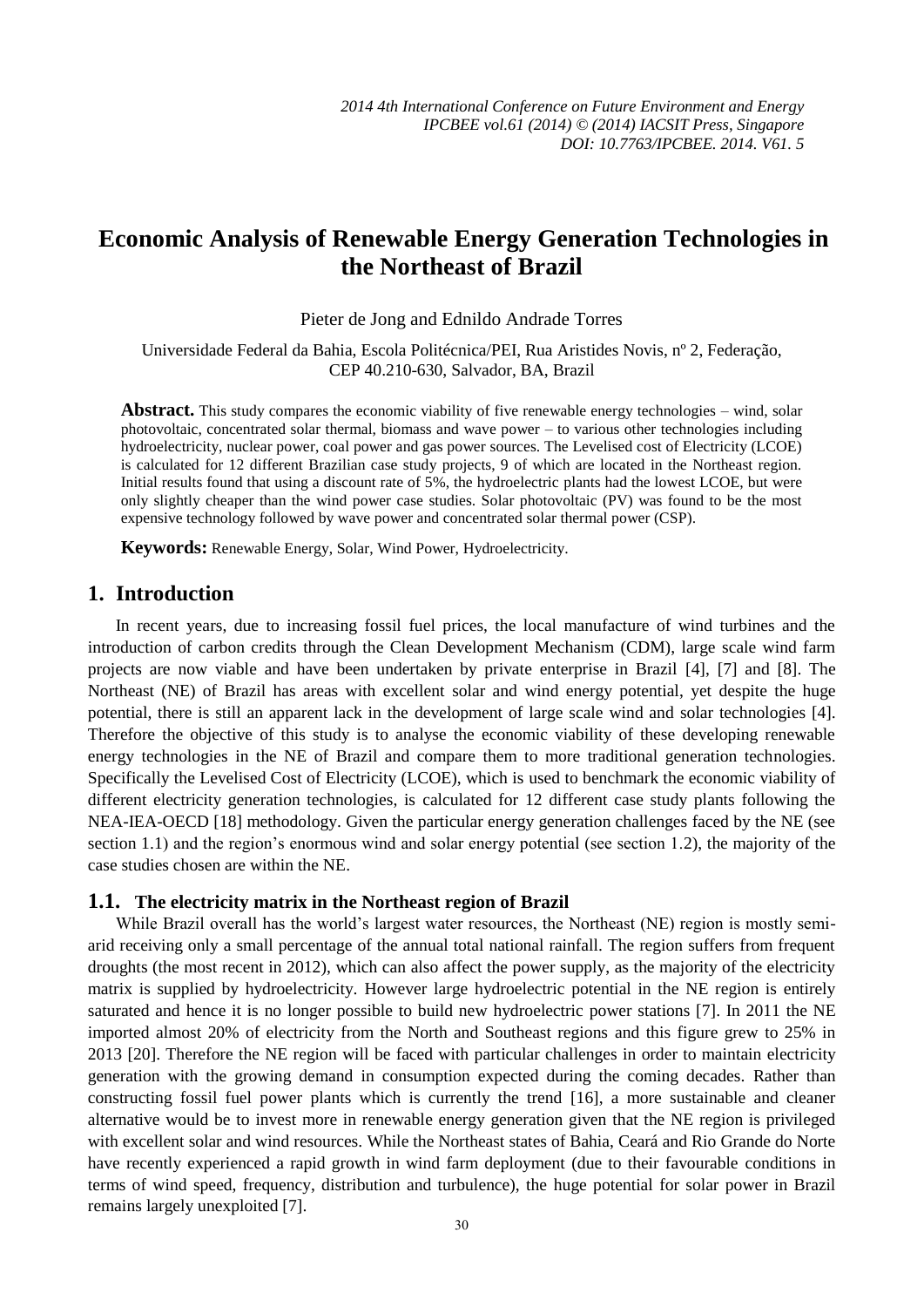#### **1.2. Brazilian Wind and Solar energy potential**

The onshore wind power potential in Brazil (at 50m above ground level) is approximately 145,000MW and more than half of this potential is in the NE region according to the Brazilian Atlas of Wind Power Potential [2]. The annual average daily solar radiation (on an inclined plane) for the Northeast region of Brazil is 5.9kWh/ $m^2$  [15] the highest solar resource potential in the country. Yet until 2012 there were no suitable government regulations for connecting photovoltaic (PV) systems (or other small generator systems) to the electricity grid and reselling excess energy back to the electricity providers. However in April 2012, ANEEL approved a resolution that allows consumer micro and mini installations of renewable sources (including PV) to be connected to the grid and exchange electricity for credits with the local distributor [3]. Nevertheless renewable energy sources such as wind and solar power still suffer from unfair barriers that discriminate against renewable energy. In addition to high import duties, solar power is still at a disadvantage due to a lack of government support policies, such as subsidies, tax incentives and defined pricing [15]. Rather than focussing on the LCOE (which includes the lifetime costs of fuel, operations and maintenance and decommissioning costs) energy infrastructure planners and decision makers often focus on the high up-front capital costs of renewable energy compared to that of conventional energy sources.

## **2. Literature on the Economic Viability of Renewable Energy**

Various international studies comparing the Levelised Cost of Electricity (LCOE) have been completed which do include renewable technologies such as wind, solar PV, concentrated solar thermal power (CSP) and wave power [18], [13], [19] and [1]. The NEA IEA OECD report [18] has LCOE data comparing traditional generation technologies in Brazil. Unfortunately the NEA IEA OECD report [18] does not have LCOE data for solar PV, CSP or wind power in Brazil. Besides the NEA IEA OECD [18] analysis comparing the LCOE of Brazil's principle generation technologies Cardemil and Colle [5] examined the economic viability of a concentrated solar thermal power system in Brazil. But there are almost no studies which specifically examine the LCOE of different electricity generation technologies including grid connect renewable technologies in Brazil, let alone focussing on the NE region. Therefore this study aims to present a more complete analysis of LCOE for Brazilian electricity power plants including renewable technologies and focuses predominantly on the NE of Brazil.

#### **3. Materials and Methods**

In this study, the costs to produce electricity (MWh) of different generation technologies is compared using the levelised Cost of Electricity (LCOE) calculation following the methodology of the Nuclear Energy Agency (NEA), the International Energy Agency (IEA), and the OECD. The formula for the LCOE is derived by choosing a constant price of electricity that will result in the Net Present Value of all the revenues equating to the Net Present Cost of the entire project over the lifetime of the project. Then, resolving for this constant price of electricity gives the LCOE as shown below [18]:

 $\textit{LCOE} = P_{\textit{Electricity}} = \Sigma_t ((\textit{Investment}_t + O\&M_t + Fuel_t + \textit{Carbon}_t + Decommissioning_t)^*(1+r)^t) / (\Sigma_t (\textit{Electricity}_t^*(1+r)^t)$ *))*(1) Where:

- *Electricity<sub>t</sub>*: The amount of electricity produced in year "*t*";
- P<sub>Electricity</sub>: The constant price of electricity (assumed to be stable and unchanging during the lifetime of the project);
- $(1+r)^t$ : The discount factor for year "*t*" (the interest rate "*r*" is assumed to be stable during the lifetime of the project);
- *Investment<sup>t</sup> :* Investment costs in year "*t*";
- *O&M<sup>t</sup> :* Operations and maintenance costs in year "*t*";
- *Fuel<sub>i</sub>*: Fuel costs in year "*t*";
- *Carbon<sup>t</sup> :* Carbon costs in year "*t*";
- *Decommissioning<sup>t</sup> :* Decommissioning cost in year "*t*".

The LCOE is calculated with a discount rate of 5% (which is approximately the real interest rate in Brazil). Using the real interest rate, allows for the effects of inflation and it is assumed that fuel costs, and operations and maintenance  $(O & M)$  costs increase in accordance to the inflation rate.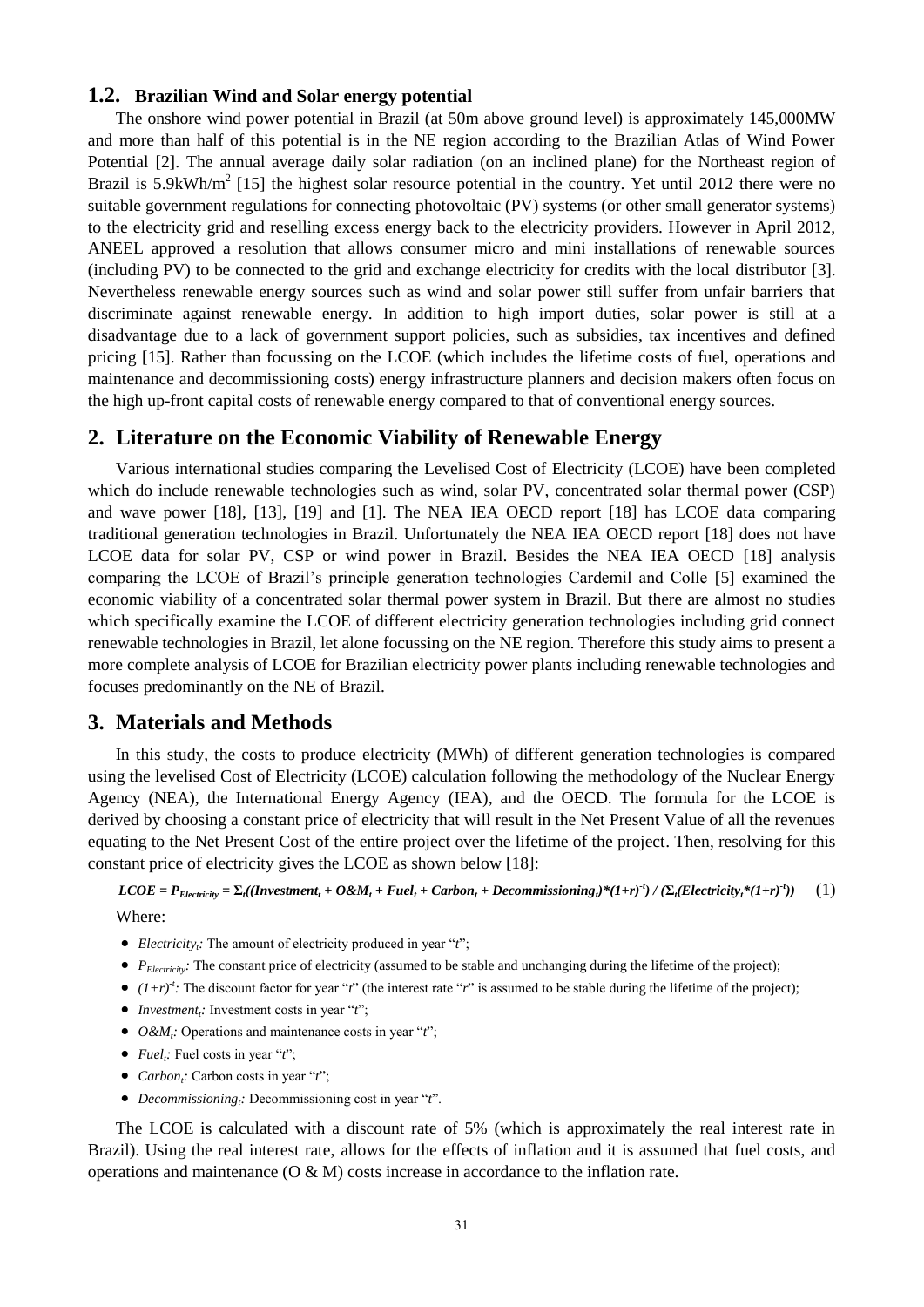## **4. Financial and Technical Information on the Case Studies**

For all the Brazilian case studies listed below, plant data including total investment, operations and maintenance, and fuel costs together with installed nominal power and capacity factor specifications, annual energy generation data, CO2 equivalent emissions, construction lead times and assumed lifetime is summarised in table 1.

The renewable energy case studies in the NE region of Brazil include: *Brotas de Macaúbas Wind Farm* [24]; *Caetité, Guanambi and Igaporã Wind Farms* (also known as Alto do Sertão I) [21]; *Tauá solar PV* [17]; *Pituaçu Solar PV* [6]; and *Bioenergia (BEN) biomass power plant* [23]; *Bom Jesus da Lapa CSP (simulation)* [5];

The hydroelectric case studies (under construction) in the Brazilian Amazon include: *Belo Monte hydroelectric power station* [10], [11]; and *Santo Antonio hydroelectric plant* [22].

The *Angra-3 nuclear pressurised water reactor (PWR)* [9] under construction in the state of Rio de Janeiro was chosen as the nuclear power case study.

The fossil fuel case studies (recently commissioned) in the NE region of Brazil include: *Itaqui "Clean" Coal power station* assumed to have carbon capture and sequestration (CCS) [17]; *Energia Pecém - Coal power station* [17]; and *Parna ba - Gas power station* [17].

Currently there are no examples of commercial scale wave power plants or concentrated solar thermal power (CSP) installations operating in Brazil. Therefore additional LCOE data from international studies [1] and [18] for wave power and CSP technologies was considered in the overall LCOE results.

| Project input data                                                          | Units                   | <b>Brotas de</b><br><b>Macaúbas</b><br>Wind | Caetité.<br>Guanambi<br>& Igaporã<br>Wind | <b>Belo Monte</b><br>Hydro | <b>Santo</b><br><b>Antônio</b><br>Hydro | <b>BEN</b><br><b>Biomass</b> | <b>Angra 3</b><br><b>Nuclear</b> | Itaqui<br><b>CLEAN</b><br>Coal | Energia<br>Pecém<br>Coal | Parnaíba<br>Gas | Tauá<br><b>Solar</b>              | <b>Pituaçu</b><br><b>Solar</b> | <b>Bom</b><br>Jesus da<br>Lapa<br><b>CSP</b> |
|-----------------------------------------------------------------------------|-------------------------|---------------------------------------------|-------------------------------------------|----------------------------|-----------------------------------------|------------------------------|----------------------------------|--------------------------------|--------------------------|-----------------|-----------------------------------|--------------------------------|----------------------------------------------|
| <b>Installed Capacity</b>                                                   | <b>MW</b>               | 90                                          | 294                                       | 11.233                     | 3.150                                   | 53                           | .405                             | 360                            | 720                      | 3.722           |                                   | 0.408                          | 30                                           |
| <b>Capacity Factor</b>                                                      | %                       | 40%                                         | 46%                                       | 40%                        | 70%                                     | 859                          | 81%                              | 85%                            | 85%                      | 80              | 18%                               | 18%                            | 20%                                          |
| Average Power Generated                                                     | <b>MW</b>               | 35.7                                        | 134.0                                     | 4.462                      | 2.218                                   | 45.1                         |                                  | 306                            | 615                      | 2.978           | 0.178                             | 0.072                          | 6                                            |
| Hours per year                                                              | hrs/vear                | 8.760                                       | 8.760                                     | 8.760                      | 8,760                                   | 8.760                        | 8.760                            | 8,760                          | 8.760                    | 8,760           | 8.760                             | 8.760                          | 8,760                                        |
| <b>Energy Generated per year</b>                                            | millionkWh/vr           | 313                                         | 1,174                                     | 39.087                     | 19,430                                  | 395                          | 10,000                           | 2,681                          | 5.387                    | 26.084          | 1.56                              | 0.63                           | 53                                           |
| Wholesale price of energy                                                   | \$/MWh                  | 68.81                                       | 72.25                                     | 39.09                      | 38.61                                   | no data                      | 73.59                            | no data                        | no data                  | 61.88           | no data                           | creditted                      | no data                                      |
| <b>Investiment Cost</b>                                                     | millions                | 193                                         | 579                                       | 14,851                     | 7,475                                   | 92                           | 5,149                            | 891                            | 1.386                    | 1,485           | 5.0                               | 2.3                            | 131                                          |
| Costs per kW of installed capacity                                          | \$/kW(inst)             | 2.141                                       | .973                                      | 1.322                      | 2.373                                   | 1.728                        | 3.664                            | 2.475                          | 1.925                    | 399             | 4.950                             | 5.581                          | 4.370                                        |
| Cost per kWaverage generated                                                | \$/kW(ave)              | 5.398                                       | 4.322                                     | 3.328                      | 3,370                                   | 2,033                        | 4,510                            | 2,912                          | 2.254                    | 499             | 27.799                            | 31.664                         | 21,850                                       |
| <b>Operation &amp; Maintenance (NEA, 2010)</b>                              | \$/MWh                  | 1% of<br>investment                         | 1% of<br>investment                       | 2.20                       | 2.20                                    | 28.53                        | 14.08                            | 34.3 / 39.8 34.3 / 39.8        |                          | 4.89            | 0.25% of<br>investment investment | 0.25% of                       | 42.95                                        |
| Decommissioning (NEA, 2010)                                                 | \$/MWh                  | $\approx 0$                                 | $\approx 0$                               | $\approx 0$                | $\approx 0$                             | $\approx 0$                  | 0.76                             | $\approx 0$                    | $\approx 0$              | $\approx 0$     | $\approx 0$                       | $\approx 0$                    | $\approx 0$                                  |
| Price of Fuel (NEA, 2010)                                                   | \$/MWh                  | N/A                                         | N/A                                       | N/A                        | N/A                                     | 17.33                        | 10.55                            | 13.94                          | 13.94                    | 52.35           | N/A                               | N/A                            |                                              |
| Emissions factor (Carbon Credits/MWh)                                       | tCO <sub>2eq</sub> /MWh | 0.2055                                      | 0.2055                                    |                            |                                         | 0.2055                       |                                  |                                |                          |                 | 0.2055                            | 0.2055                         | 0.2055                                       |
| CO <sub>2eq</sub> emissions intensity (IPCC, 2012) kgCO <sub>2eq</sub> /MWh |                         | 12                                          | 12                                        | 287                        | 29                                      | 18                           | 16                               | 100                            | 1.001                    | 469             | 46                                | 46                             | 22                                           |
| CO <sub>2eq</sub> emissions(+) / credits(-) per year                        | tCO <sub>eq</sub> /yr   | $-64,266$                                   | $-241,224$                                | 11,200,000                 | 563,461                                 | $-81,098$                    | 160,000                          | 268,324                        | 5,392,787                | 12,233,291      | $-321$                            | $-129$                         | $-10,801$                                    |
| <b>Lead construction times (NEA, 2010)</b>                                  | years                   |                                             |                                           |                            | 4 through 8 4 though 7                  |                              | 6                                |                                |                          |                 |                                   |                                |                                              |
| Assumed Lifetime of technology                                              | years                   | 35                                          | 35                                        | 60                         | 60                                      | 40                           | 50                               | 40                             | 40                       | 30              | 30                                | 30                             | 30                                           |

Table 1: Case study financial and technical data

• An exchange rate of  $USS1 = R$2.02$  (from May 2013) was used to convert Reais to US dollars.

Taxes were not included in the LCOE calculations.

## **5. LCOE Results**

From all the data collected the LCOE was calculated using a real interest rate of 5% for all the Brazilian case studies considered and also for the international examples of CSP and wave power technologies. Figure 1, shows the LCOE separated by component costs for all the Brazilian case studies (with the exception of the solar power projects). Figure 2, shows the LCOE separated by component costs for the Brazilian PV and CSP case studies, and for the international CSP and wave power projects.

The LCOE analysis shows that the cheapest technology of all the case studies analysed was hydroelectricity. Both plants have a LCOE of approximately \$27.50/MWh. Wind power is the second cheapest generation technology in Brazil. The Caetité, Guanambi and Igaporã wind farm complex, has a LCOE of \$35/MWh and Brotas de Macaúbas Wind Farm has a net LCOE of \$41.67/MWh. The biomass, fossil fuel and nuclear technologies all have a LCOE ranging from \$61/MWh for the Parna ba gas plant and the nuclear reactor, to \$70.70/MWh for the Itaqui – "Clean" Coal power station. The "clean" coal power station was more expensive than the Pecém plant due to the 30% increase in capital costs for environmental controls such as carbon capture and sequestration (CCS) equipment.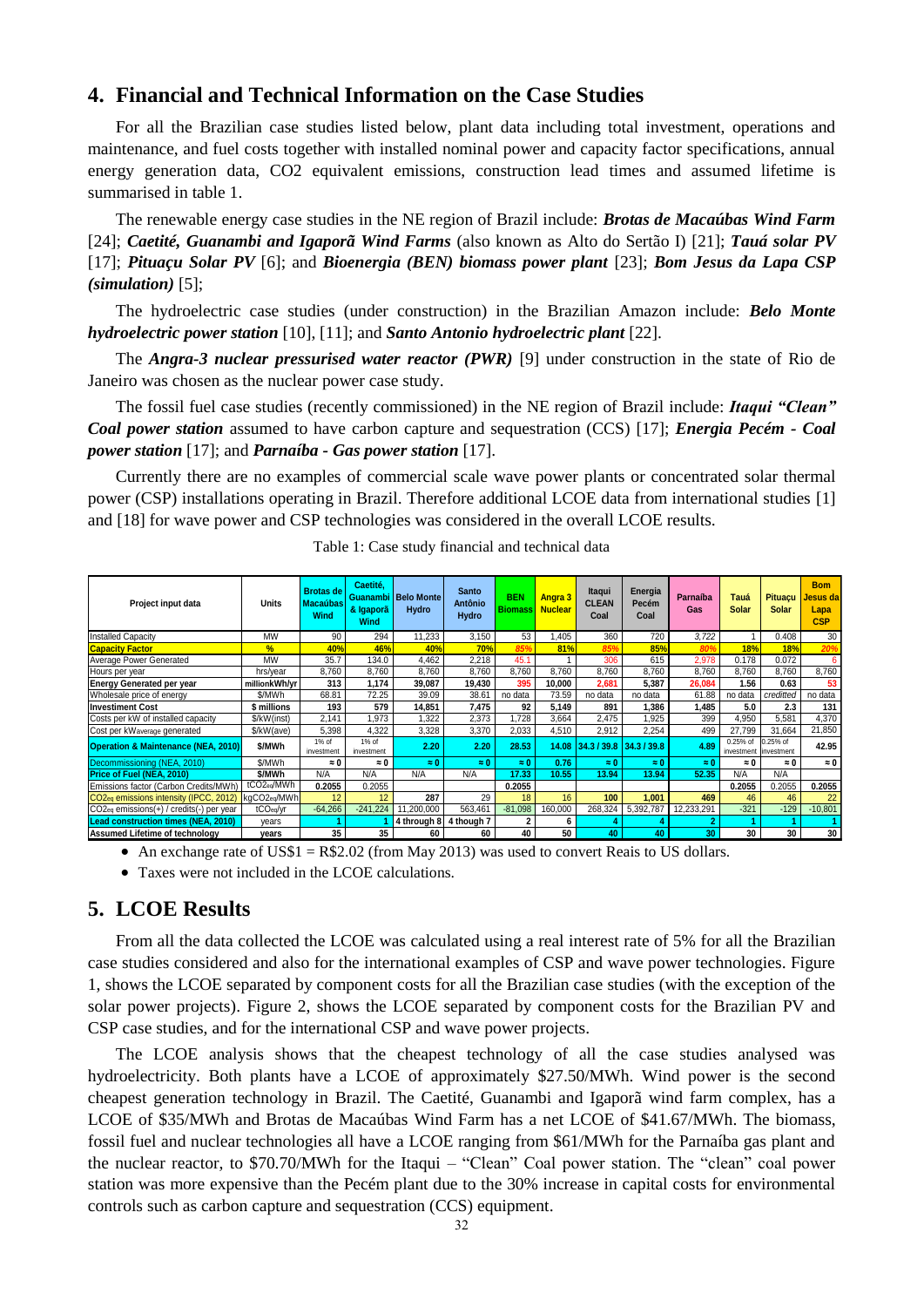

Fig. 1: LCOE using a 5% discount rate.



Fig. 2: LCOE using a 5% discount rate.

Considering PV, CSP and wave power technologies analysed, the USA EPRI CSP plant with a LCOE of \$136/MWh was the cheapest and not surprisingly was significantly cheaper than the Brazilian solar thermal case study. The second cheapest of these developing renewable technologies (CSP and wave power) was the Swedish wave power plant with a LCOE of \$169/MWh and a capacity factor of 35%. According to the NEA-IEA-OECD report [18] an Australian wave power plant has a capacity factor of 56%. Wave and tidal generators have an advantage of greater output regularity and higher capacity factors compared to wind and solar power. The Brazilian solar power case studies all have a LCOE above \$205/MWh making them uncompetitive compared to the other technologies. The Solar PV systems with LCOE results of \$214/MWh and \$244/MWh for the Tau á and Pitua qu solar systems respectively were the most expensive technologies.

## **6. Conclusion**

Results considering the current situation in Brazil (using a 5% discount rate) showed that the hydroelectric plants had the lowest LCOE due to their large economies of scales, but were only slightly cheaper than the wind power case studies. However, when using a 10% discount rate, the Caetité, Guanambi and Igaporã wind power case study had the lowest LCOE of all the case studies. Solar photovoltaic (PV) was found to be the most expensive technology followed by wave power and CSP.

Brazil has a very low overall emissions factor due to its relatively clean electricity generation matrix. However the majority of easily accessible hydroelectric resources in Brazil are already saturated and this is particularly the case in the NE region of Brazil. Therefore unless proper incentives are provided for solar, wind, geothermal and wave energy development, the percentage of electricity produced from non-renewable sources is likely to increase with the construction of new fossil fuel plants. Very recently there has been substantial growth in planned wind farms in the NE, however there is potential for a great deal more development and support for solar power lags far behind. To exploit and develop the full potential of wind and solar power in Brazil requires the implementation of effective government policy, more subsidies, tax exemptions and financial incentives to encourage large scale research, deployment and close the economic gap that exists between these unexploited renewable technologies and traditional generation technologies. It is anticipated that a follow up publication to this work will demonstrate the impact of environmental externality and transmission system costs on the LCOE from different generation technologies.